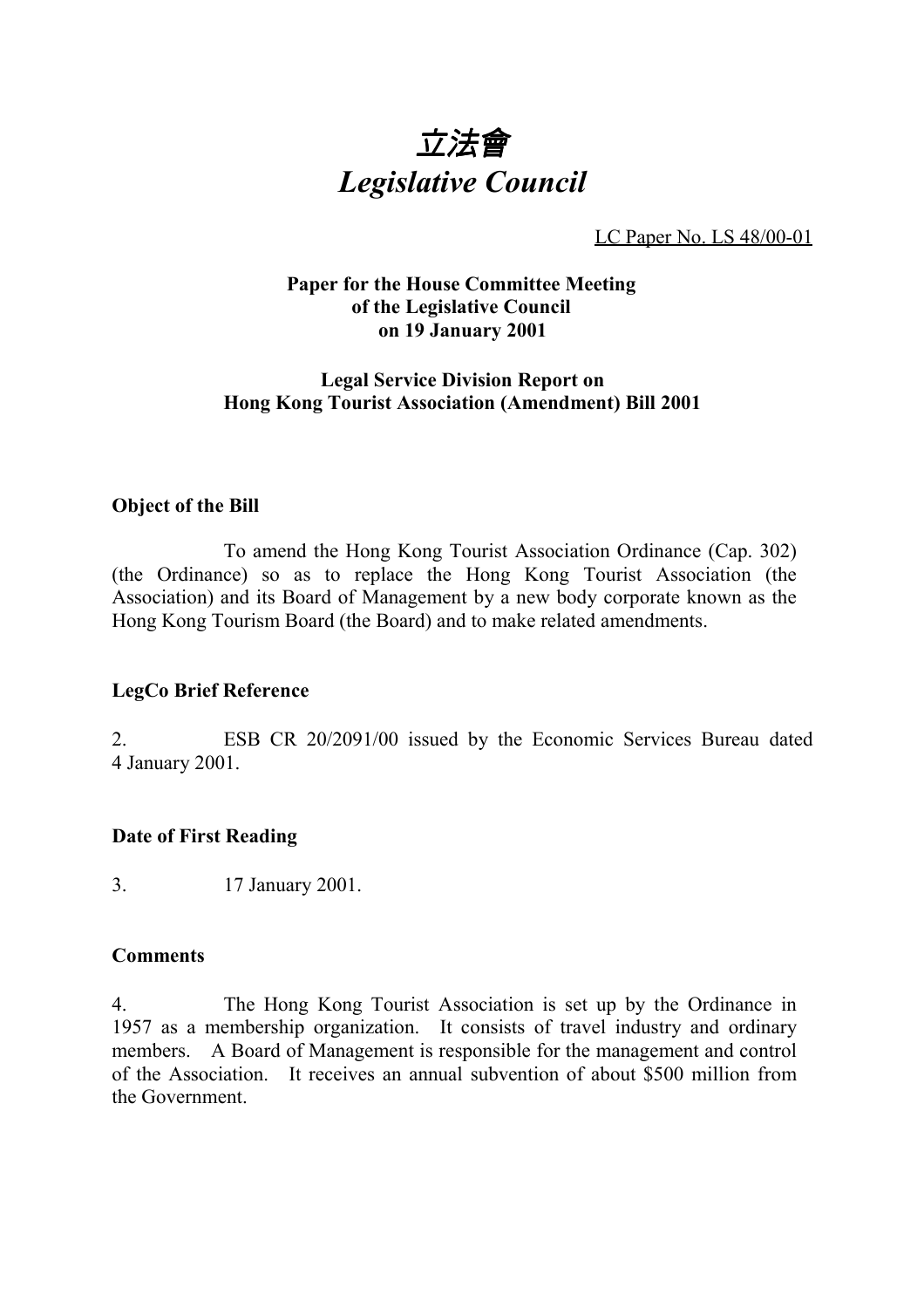5. In mid-1997, the Association commissioned a consultancy to undertake a Strategic Organization Review. In May 1999, the Government set up a Tourism Commission under the Economic Services Bureau. The roles of the respective Tourism Commission and the Association have to be re-defined. Members may refer to an Information Paper on the Delineation of Roles between Tourism Commission and Hong Kong Tourist Association (CB(1)347/00-01) issued by the Tourism Commission dated 12 December 2000 to the Panel on Economic Services for details.

6. This Bill amends the Ordinance to reflect the changing role of the Association and to implement some of the recommendations of the Strategic Organization Review consultancy which completed its Review in late 1999.

7. A new body known as the Hong Kong Tourism Board is to replace the Association (Clauses 2 and 5). Currently, the Association has a Board of Management consisting of 11 persons, 6 are directly appointed by the Chief Executive. For the other 5 members, 1 is nominated by the ordinary members of the Association and 4 are nominated by the travel industry members of the Association; 1 by each of the following classes of members -

- (i) international passenger carriers;
- (ii) hotel proprietors;
- (iii) recognized travel agents; and
- (iv) tour operators.

These 5 members are appointed by the Chief Executive after being nominated by the members.

8. It is now proposed that the new Hong Kong Tourism Board shall consist of 20 members to be appointed by the Chief Executive. In clause 11 which sets out the new section  $9(2)$ , it is provided that-

"Of the 20 members-

- (a) 2 shall be passenger carriers,
- (b) 2 shall be hotel operators,
- (c) 2 shall fall within any of the following combinations-
	- (i) 1 licensed travel agent and 1 tour operator;
	- (ii) 2 licensed travel agents or 2 tour operators; and
- (d) 2 shall fall within any of the following combinations-
	- (i) 1 retailer and 1 restaurant operator;
	- (ii) 2 retailers or 2 restaurant operators.".

9. From among the members of the Board as specified in new section 9(2), the new Board shall have a Chairman and a Deputy Chairman to be appointed by the Chief Executive (new section 9(5)). An Executive Director who is the chief administrative officer is to be appointed by the Board (Clause 10).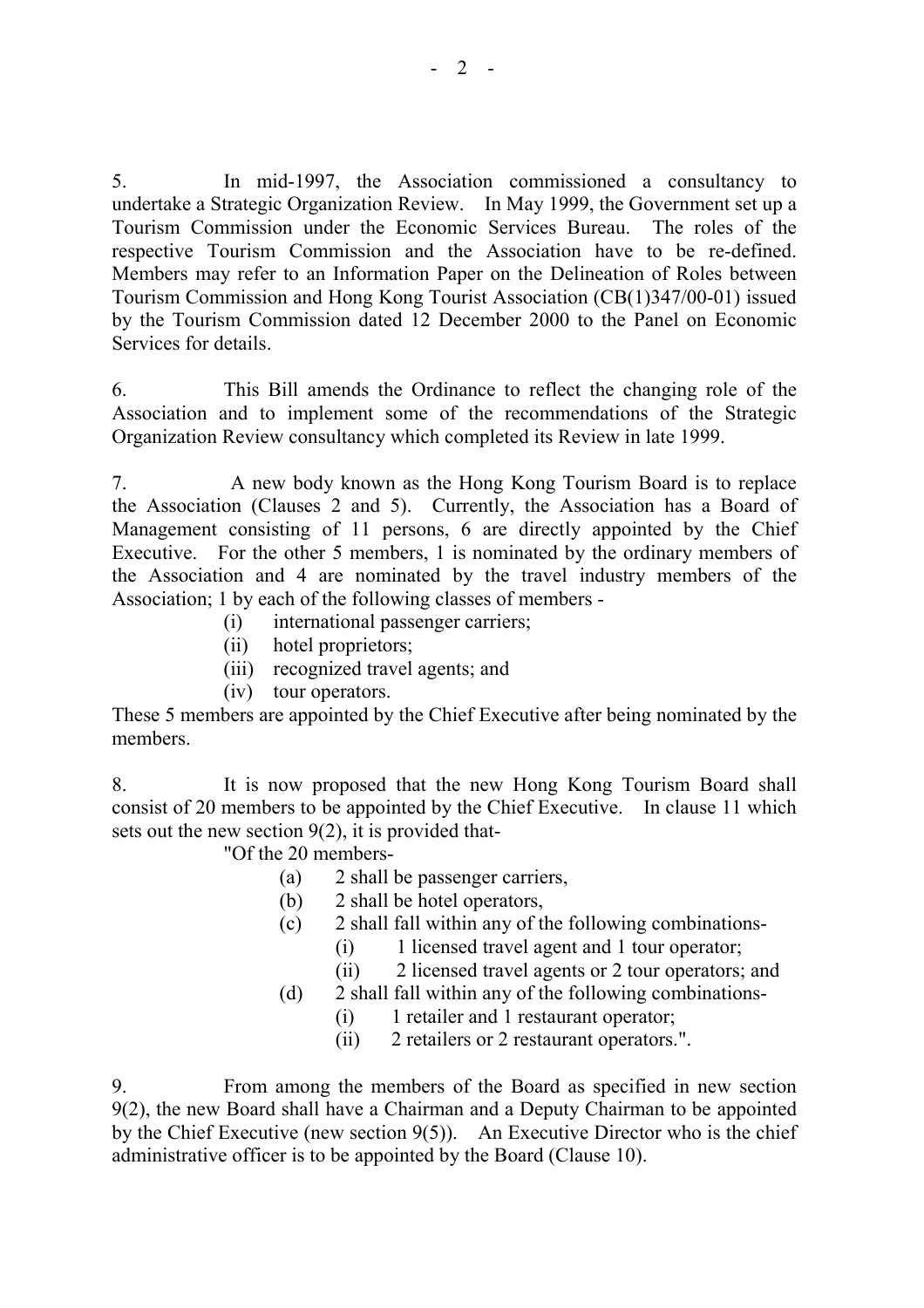10. The ordinary membership system of the Association is to be abolished. Clauses 7, 8 and 9 repeal the existing sections 5, 6 and 7 which are provisions on the criteria of, application for and termination of membership of the Association.

11. The objects of the Board are set out in Clause 6. Its main objective is to be responsible for tourism promotion activities both in Hong Kong and overseas. It has to make recommendations to and advise the Chief Executive in relation to its objectives. Clause 9 lists out the general powers of the Board. Other matters concerning the Board including the seal of Board, financial matters, reports and meetings of the Board are set out in Clauses 7, 8, 17 and 21 to 29 of the Bill.

12. Clause 31 amends the existing section 25. It prohibits any person from any unauthorized use of the title of the Board. Any person who contravenes this amended section shall be liable on conviction to a fine at level 5 (\$50,000). Clauses 32 and 33 prohibit any unauthorized use of the existing badges or emblems or titles of the Association until midnight of 31 December 2010. The Legislative Council may by resolution determine a later date.

13. Part III of the Bill (Clauses 35 to 41) provides for transitional and savings matters. Properties, rights and liabilities of the Association are to be transferred to the new Board.

14. As for Part IV of the Bill (Clauses 42 to 48), it contains consequential amendments to other Ordinances. This Ordinance is to come into operation on a day to be appointed by the Secretary for Economic Services by notice published in the Gazette.

## **Public Consultation**

15. According to paragraph 9 of the Brief, the Association has been consulted and it supported the proposals.

## **Consultation with the LegCo Panel**

16. The Bill was discussed by members of the Panel on Economic Services on 27 November 2000. Members may refer to an Information Paper on the Hong Kong Tourist Association (Amendment) Bill 2000 (LC Paper No. CB(1)206/00-01(03)) and Minutes of that meeting (LC Paper No. CB(1) 322/00-01). During the meeting, members expressed diverse concerns on the composition of the Hong Kong Tourism Board, the respective roles and division of responsibilities between the Tourism Commission and the Board, the functions of the Association's